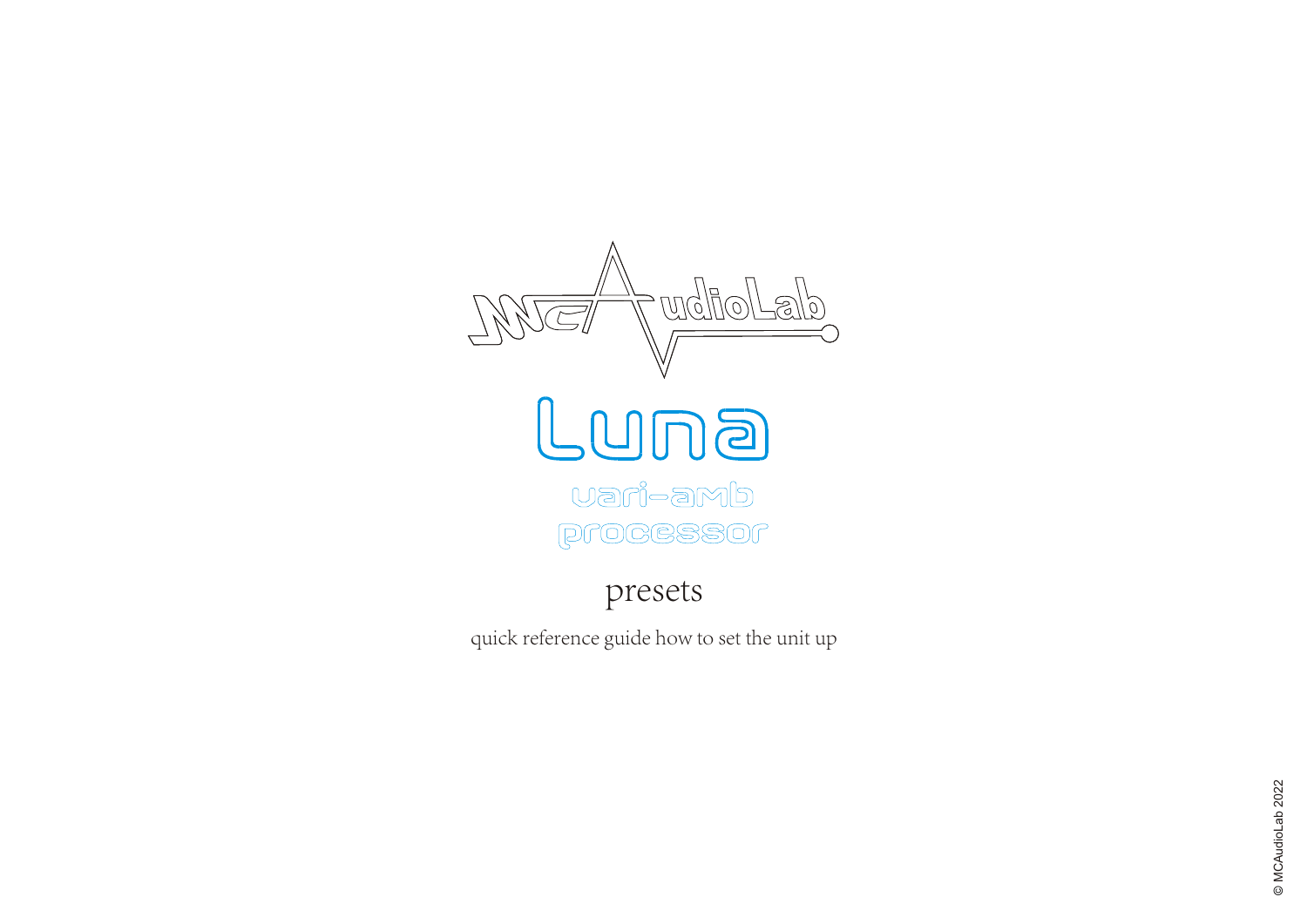#### *STARTING SETUP*

# basic **MID - SIDE** mode







INPUT switch: L-R or M-S according to track mode

In the basic M/S mode you will be able to control the Mid and Side elements of the track setting just the Input level up and then trimming it by the the 'Trim' control.

The unit accepts both stereo or mid-side tracks. No matter what the input mode you are using, LUNA will encode the source signal into Mid-Side mode and decode it into stereo at the output.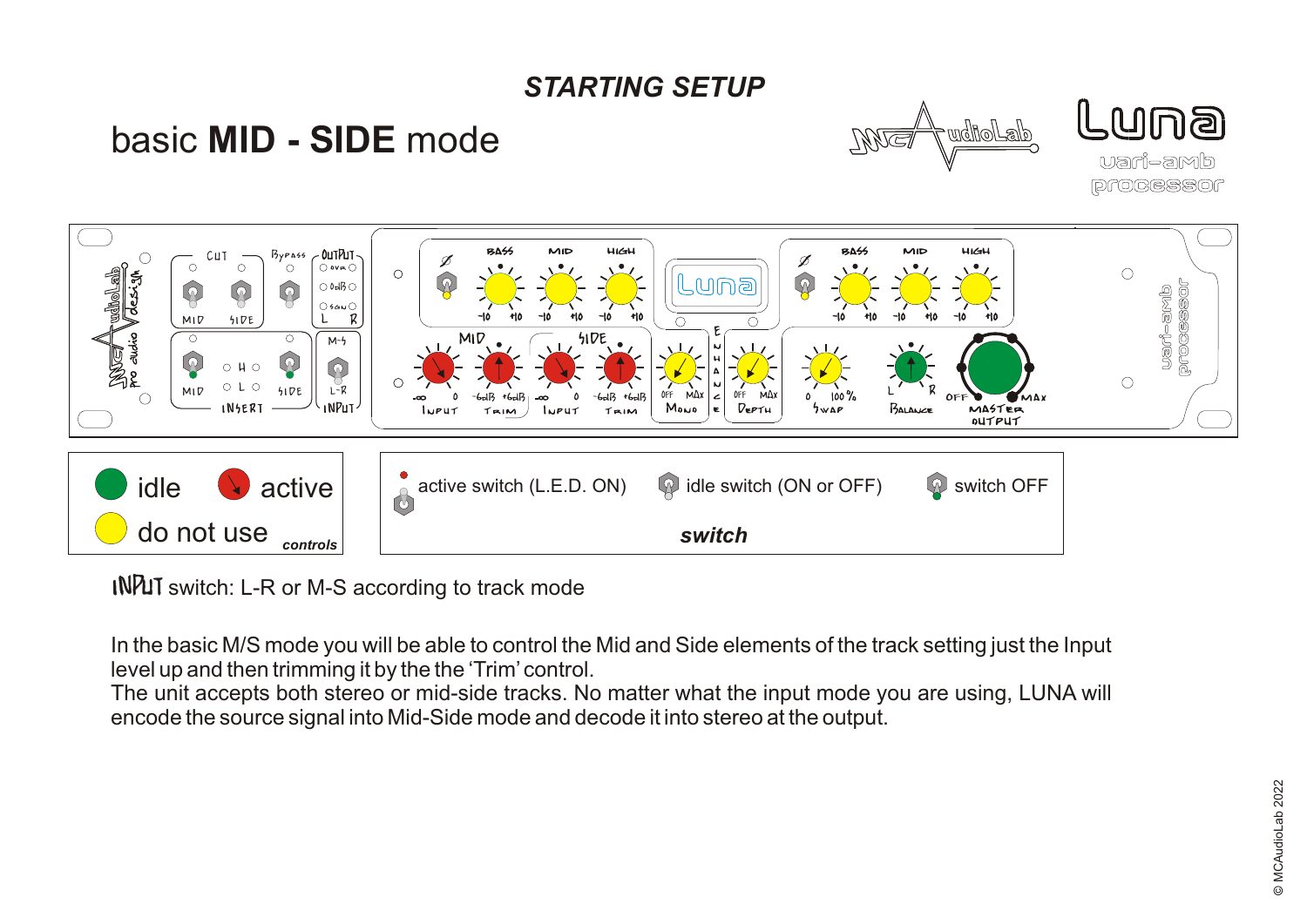

INPUT switch: L-R or M-S according to track mode

Turning the insert switches on, the return signal of Mid and/or Side flows into the unit. The dry signal is now replaced by the new one feeded into LUNAthrough the Mid/Side return inputs. The level of the 'return' signal is monitored by the H/LLED indicators.

Note that the MId and Side Send are always active whatever is the position on the insert switches.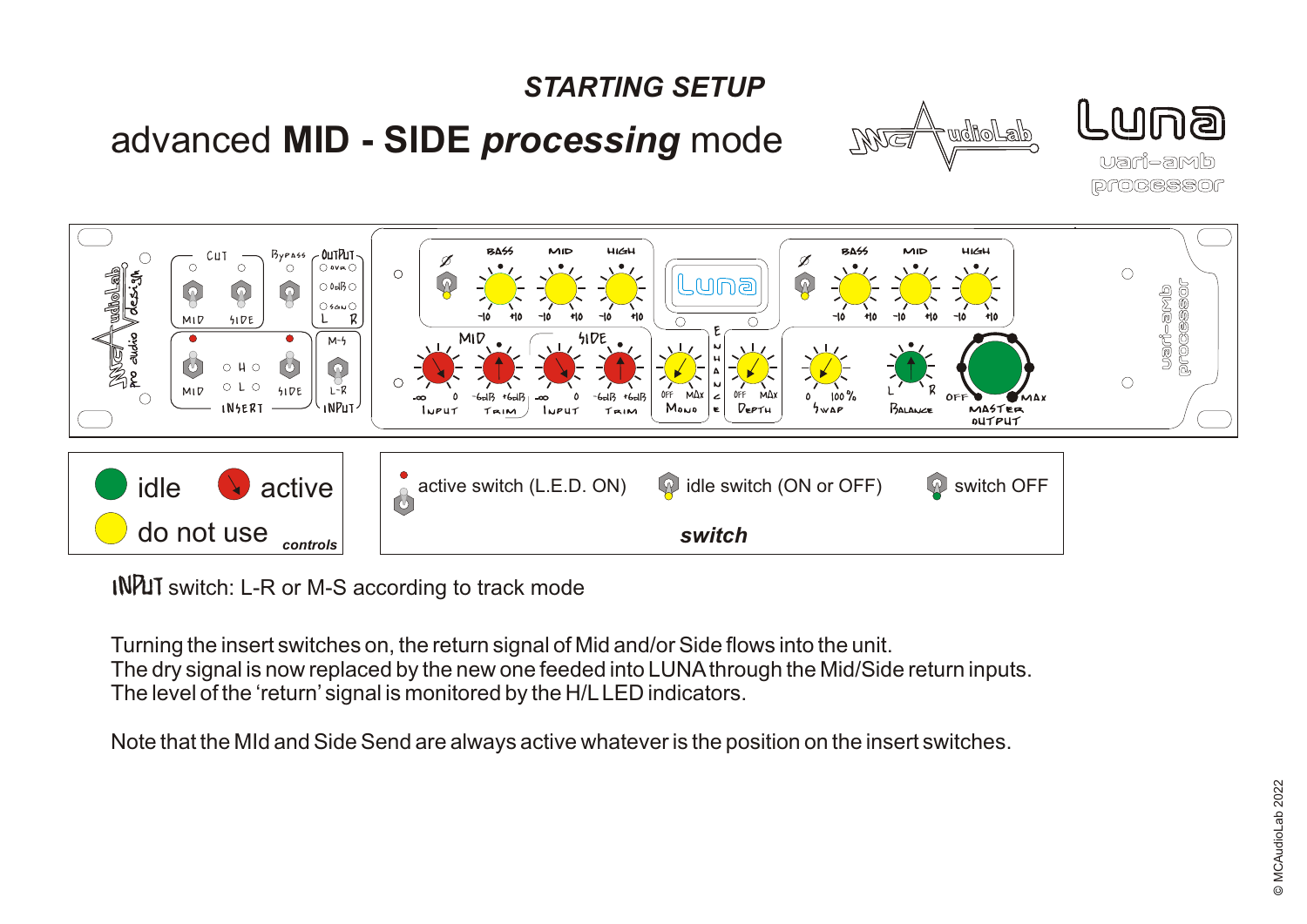### *STARTING SETUP*

## **Vari-Amb** *processing* mode 1







INPUT switch: L-R or M-S according to track mode

Ø  $\mathbb{Q}$ phase switch: according to  $M_{0.00}$  /  $D_{EPTH}$  controls and phase cancellation issues

In the Vari-Amb processing mode you get all the power of the unit enhancing the track. Using the Insert signal you get more degrees of freedom from LUNA. The level of the 'return' signal is monitored by the H/LLED indicators.